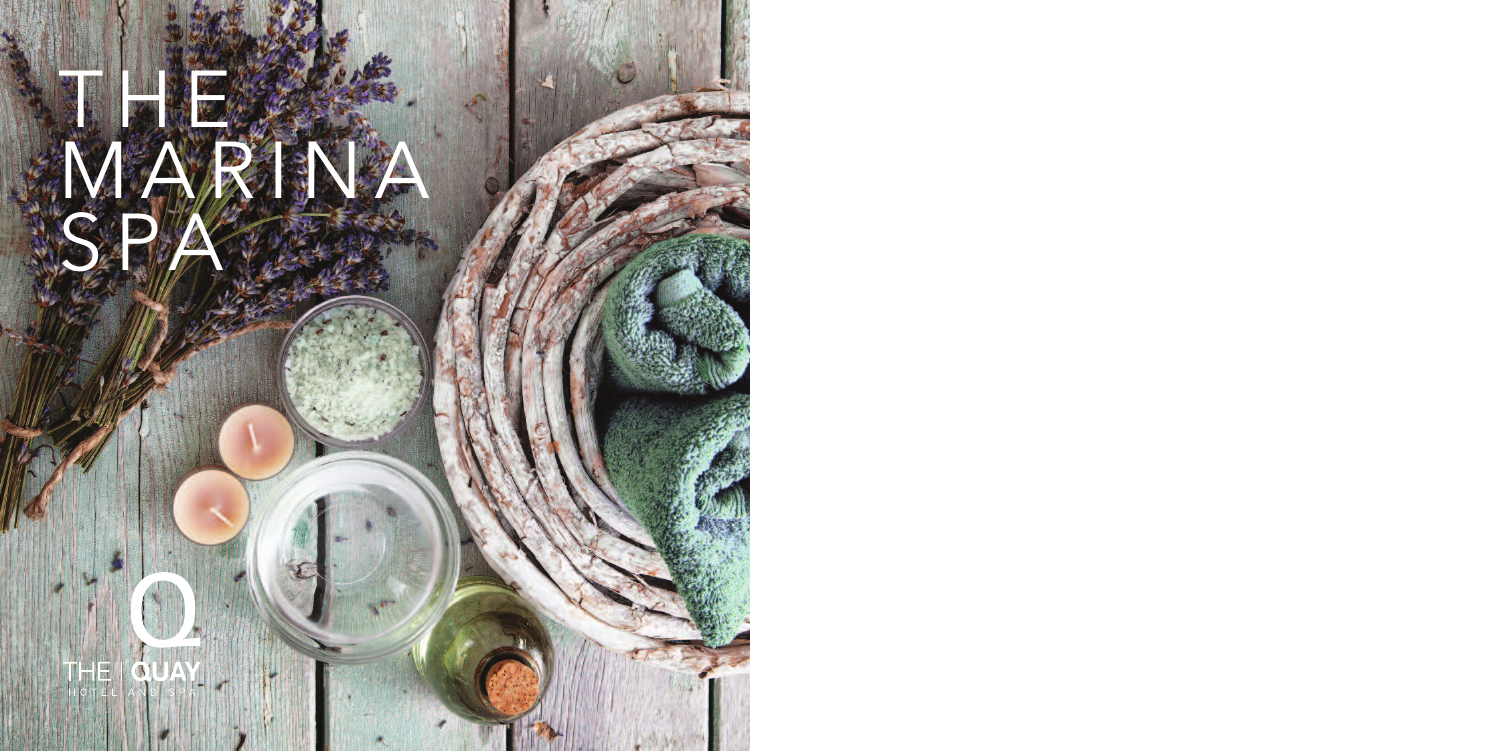## A JOURNEY... OF UNFORGETTABLE EXPERIENCES

#### THE MARINA SPA FORMULA

The Marina Spa and ESPA complete the formula for the most wonderful experiences in sumptuous treatment rooms where every desire and wish can be assured. Rediscover your senses and luxuriate in the ambiance that is the Marina Spa. To ensure your Spa experience is true to you, each treatment will commence with an in-depth consultation to create and adapt a bespoke service to your individual needs. Home-care advice will be given at the end of all treatments to maximise the results of your experience. The Marina Spa exclusively offers you a choice of either a double treatment room perfect for honeymooners, friends and celebrations, or drift away in our spacious single rooms. After your treatment, snuggle up and snooze in our opulent Chill Out room. Enjoy a refreshing drink in our spa juice bar while you take a moment to browse our Spa brochure and find your perfect treatment. Our Spa environment is one of tranquillity and relaxation. Please respect all Spa guests' right to privacy and serenity. Please keep the noise to a minimum when in the Spa, respecting others on their Spa experience.

All our packages include half day use of facilities unless stated otherwise. This includes use of the Chill Out room, Juice Bar, Heated Swimming Pool, Hydrotherapy Pool, Sauna and Steam Room. The morning packages run from 10am to 2pm and the afternoon from 2pm to 6pm. All of our treatments include a 2 hour use of facilities. Spa packages and treatments can be upgraded to full day use at a cost of £20 per person.

#### SPA HOURS

Sunday - Friday 10am - 6pm Saturday 9am - 6pm

#### ARRIVAL

We recommend that you arrive at the Spa Reception a minimum of 15 minutes prior to your scheduled appointment. If you are planning on using the facilities, we recommend that you arrive a minimum of one hour before your treatment.

Please understand that late arrivals will only receive the remainder of their treatment time.

#### MOBILE PHONES

The use of mobile phones is strictly prohibited. This is your time to switch off from the outside world.

#### VALUABLES/ LOST PROPERTY

The Marina Spa accepts no responsibility for loss of valuables and jewellery at any time on the spa premises. Lost property will be stored at the Hotel reception.

#### MEDICAL CONDITIONS

All treatments can be adapted to suit medical conditions. All medical conditions must be stated at time of booking. A doctors note will be required for certain medical conditions.

#### WHAT TO WEAR

Robes, slippers and towels are provided for your convenience. £1 coin is required for use of the Spa and Leisure Club lockers. Lower underwear or dry swimwear must be worn for all treatments.

## THE MARINA SPA SIGNATURE TREATMENTS

|                                                                            | Off Peak        | <b>On Peak</b>  |
|----------------------------------------------------------------------------|-----------------|-----------------|
| <b>TOP TO TOE</b>                                                          |                 |                 |
| An indulgent three in one aromatherapy back, scalp and foot massage.       |                 |                 |
| This treatment is bespoke for your emotional and physical needs.           |                 |                 |
| <b>Treatment time: 50 minutes</b>                                          | £65 per person  | £75 per person  |
| <b>INTENSE DE - STRESS SOOTHER</b>                                         |                 |                 |
| A deeply de-stressing full body massage experience using Aromatherapy      |                 |                 |
| oils designed to eliviate pain and tension from tight, stressed and aching |                 |                 |
| muscles. Combined with a full body exfoliation, deep muscle massage        |                 |                 |
| followed by a Ayurvedic scalp massage to give your body the attention it   |                 |                 |
| truly needs.                                                               |                 |                 |
| Treatment time: 1 hour 30 minutes                                          | £105 per person | £110 per person |

This exclusive treatment for two is carried out in one of our sumptuous double treatment rooms. Choose from either a full body massage or a inner calm facial. Perfect for Honeymooners, anniversaries or a couples special treat.

Treatment time: 50 minutes **E130** for two **£140** for two **£140** for two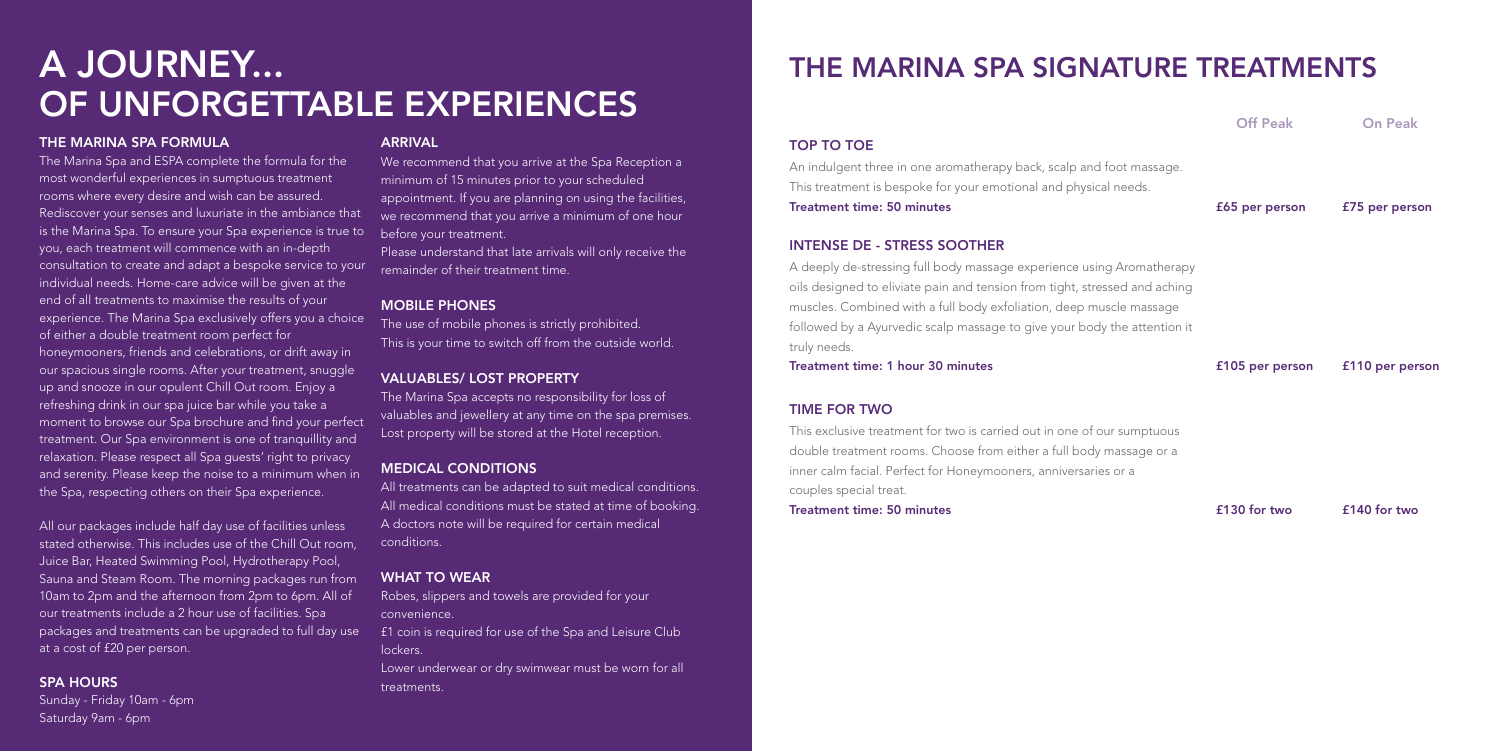## SPA PACKAGES Of Peak On Peak

|                                                                                    | Off Peak       |
|------------------------------------------------------------------------------------|----------------|
| <b>AFTERNOON TREAT</b>                                                             |                |
| Choose a 25 minute treatment from the following:                                   |                |
| • Personalised express facial / Back, neck and shoulder massage / Salt & oil scrub |                |
| Package also includes:                                                             |                |
| • Afternoon Tea                                                                    |                |
| • Use of our chill out room                                                        |                |
| • Use of the leisure facilities                                                    |                |
| • Use of robes and slippers during your Spa experience                             |                |
| <b>Treatment Time: 25 minutes</b>                                                  | £59 per person |
| <b>LADIES WHO LUNCH</b>                                                            |                |
| Choose a 50 minute treatment from the following:                                   |                |

 • ESPA body wrap / ESPA Inner Calm Massage/ ESPA Inner Beauty Facial Package also includes:

• A light spa lunch

- Use of our chill out room
- Use of the leisure facilities
- Use of robes and slippers during your Spa experience

```
 • Treatment Time: 50 minutes £79 per person £89 per person
```
£69 per person

### LUXURY AFTERNOON GETAWAY

Choose two 25 minute treatments to create your own bespoke spa day from the following:

 • Back massage / Express facial / lift & firm eye treatment / shoulder, neck and scalp massage / salt & oil scrub / invigorating foot treatment

Package also includes:

- Afternoon Tea
- Use of our chill out room
- Use of the leisure facilities
- Use of robes and slippers during your Spa experience

Treatment time: 50 minutes **EXP per person** E89 per person E89 per person

#### TRIPLE INDULGENCE

- Salt and oil scrub
- Hot stones back , neck and shoulder massage
- Personalised express facial
- Light spa lunch
- Use of leisure facilities
- Use of our chill out room
- Use of robes and slippers during your Spa experience
- Use of robes and slippers during your Spa experience

Treatment time: 1 hour 20 minutes **E99 per person** E109 per person

### SIGNATURE SPA DAY

- ESPA Inner Calm Massage
- Inner calm facial
- Light spa lunch
- Full day use of leisure facilities
- Full day use of our chill out room
- Use of robes and slippers during your Spa experience

Treatment time: 1 hour 50 minutes **E139** per person **£149** per person

#### COMPLETE INDULGENCE

- ESPA Inner Calm Massage
- Inner calm facial
- ESPA Body Wrap
- Light spa lunch
- Full day use of leisure facilities
- Full day use of our chill out room
- Use of robes and slippers during your Spa experience

Off Peak On Peak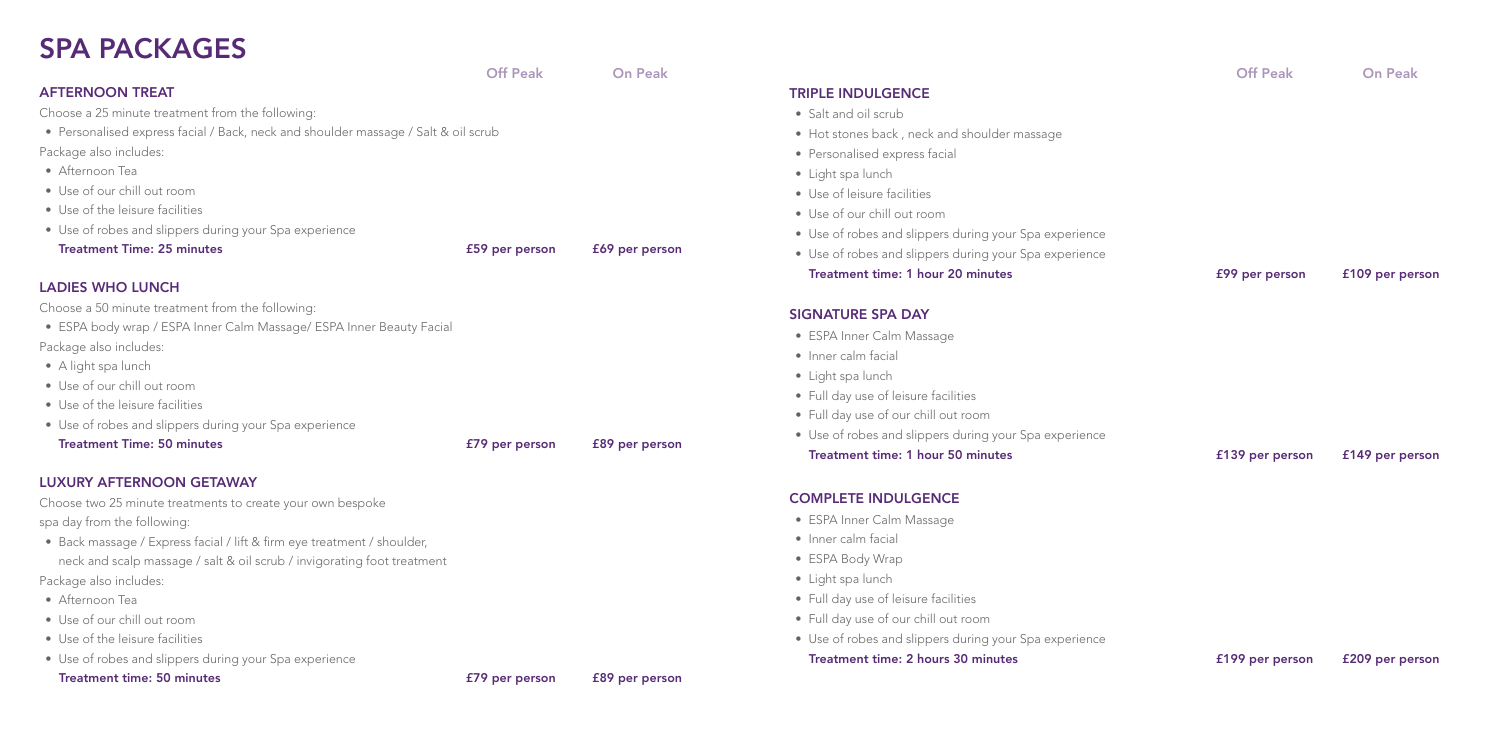## **FSPA BODY MASSAGE** On Peak On Peak On Peak On Peak

Rediscover inner calm and physical wellbeing. Here, genuine care is taken to address your individual needs, with natural formulas and holistic techniques specially applied to provide a profoundly effective experience for both mind and body. Muscular tensions are released, your soul feels soothed, and you emerge energised with renewed focus and lasting positivity

|                                                                                                                                                                                                                                                                                                                                                                                                                                | <b>Off Peak</b> | <b>On Peak</b> |
|--------------------------------------------------------------------------------------------------------------------------------------------------------------------------------------------------------------------------------------------------------------------------------------------------------------------------------------------------------------------------------------------------------------------------------|-----------------|----------------|
| <b>ESPA SWEDISH MASSAGE</b>                                                                                                                                                                                                                                                                                                                                                                                                    |                 |                |
| Revive your body and enliven your spirits with this invigorating massage.                                                                                                                                                                                                                                                                                                                                                      |                 |                |
| $\mathbf{M} = \mathbf{I} \cdot \mathbf{I} + \mathbf{I} \cdot \mathbf{I} + \mathbf{I} + \mathbf{I} + \mathbf{I} + \mathbf{I} + \mathbf{I} + \mathbf{I} + \mathbf{I} + \mathbf{I} + \mathbf{I} + \mathbf{I} + \mathbf{I} + \mathbf{I} + \mathbf{I} + \mathbf{I} + \mathbf{I} + \mathbf{I} + \mathbf{I} + \mathbf{I} + \mathbf{I} + \mathbf{I} + \mathbf{I} + \mathbf{I} + \mathbf{I} + \mathbf{I} + \mathbf{I} + \mathbf{I} + \$ |                 |                |

his invigorating massage. Working swiftly and deeply where you need it most, traditional Swedish massage with pure, nourishing oils boosts circulation, alleviates tight, aching muscles and awakens the body from top to toe. Includes: *Massage to the back, legs, arms, neck and shoulders*

```
Treatment time: 50 minutes E75 per person E75 per person E75 per person
```
### ESPA BACK, NECK AND SHOULDER MASSAGE

Ease tension where you need it most with this fast-acting de-stressing treatment. Personalised to your unique needs, targeted massage with pure aromatherapy blends relaxes tense muscles, re-energises your body, and calms your mind.

Includes: *Massage to the back, neck and shoulders*

Treatment time: 25 minutes **EXEC per person** E50 per person E50 per person

### ESPA HOT STONE BACK, NECK AND SHOULDER MASSAGE

Hot basalt stones and luxuriously warmed oils are used to penetrate tired muscles and ease away stresses and strains during this deeply relaxing massage. Includes: *Massage to the back, neck and shoulders incorporating the use of Hot Stones*

Treatment time: 25 minutes **ESS** per person **£60** per person **£60** per person

#### ESPA INNER CALM MASSAGE

Quieten your mind, release tension, and nourish your skin with this holistic, ultimately restorative experience. Personalised to your physical and emotional needs, carefully chosen aromatherapy blends help relax, cleanse, or energise, while advanced massage alleviates muscular pressure, soothes anxiety, and invokes profound relaxation. Mind and body feel balanced, energy renewed and inner calm beautifully restored. Includes: *Massage to the back, legs, arms, neck and shoulders*

Treatment time: 50 minutes **EXEC per person** EXEC per person EXEC per person E75 per person

#### ESPA DEEP MUSCLE MASSAGE

Restore comfort, suppleness and movement with this intensely effective massage. Active stretching and specialised massage with expertly blended aromatherapy oils alleviate deep-seated tension in the neck, shoulders and back with instant and lasting effect. Muscular pain is diminished, leaving you feeling stronger and more energised. Includes: *Targeted massage, with or without hot stones, focussing on areas of concern – scalp massage*

Treatment time: 50 minutes **EXES** per person **EXES** per person **EXES** per person **EXES** per person

#### ESPA HOT STONE MASSAGE

Discover lasting relaxation for mind and body with this aromatherapeutic treatment. Tailored massage with hot stones unravels persistent muscular tightness and discomfort while pure, aromatic essential oils encompass the mind to relieve stress, recharge spirits and leave you feeling rejuvenated. Includes: *Massage to the back, legs, arms, neck and shoulders incorporating the use of Hot Stones*

Treatment time: 50 minutes **E80 per person** E85 per person E85 per person

#### ESPA SCALP, NECK AND SHOULDER MASSAGE

Ease tension where you need it most with this fast-acting de-stressing treatment. Personalised to your unique needs, targeted massage with pure aromatherapy blends relaxes tense muscles, re-energises your body, and calms your mind.

Includes: *Massage to the scalp, neck and shoulders*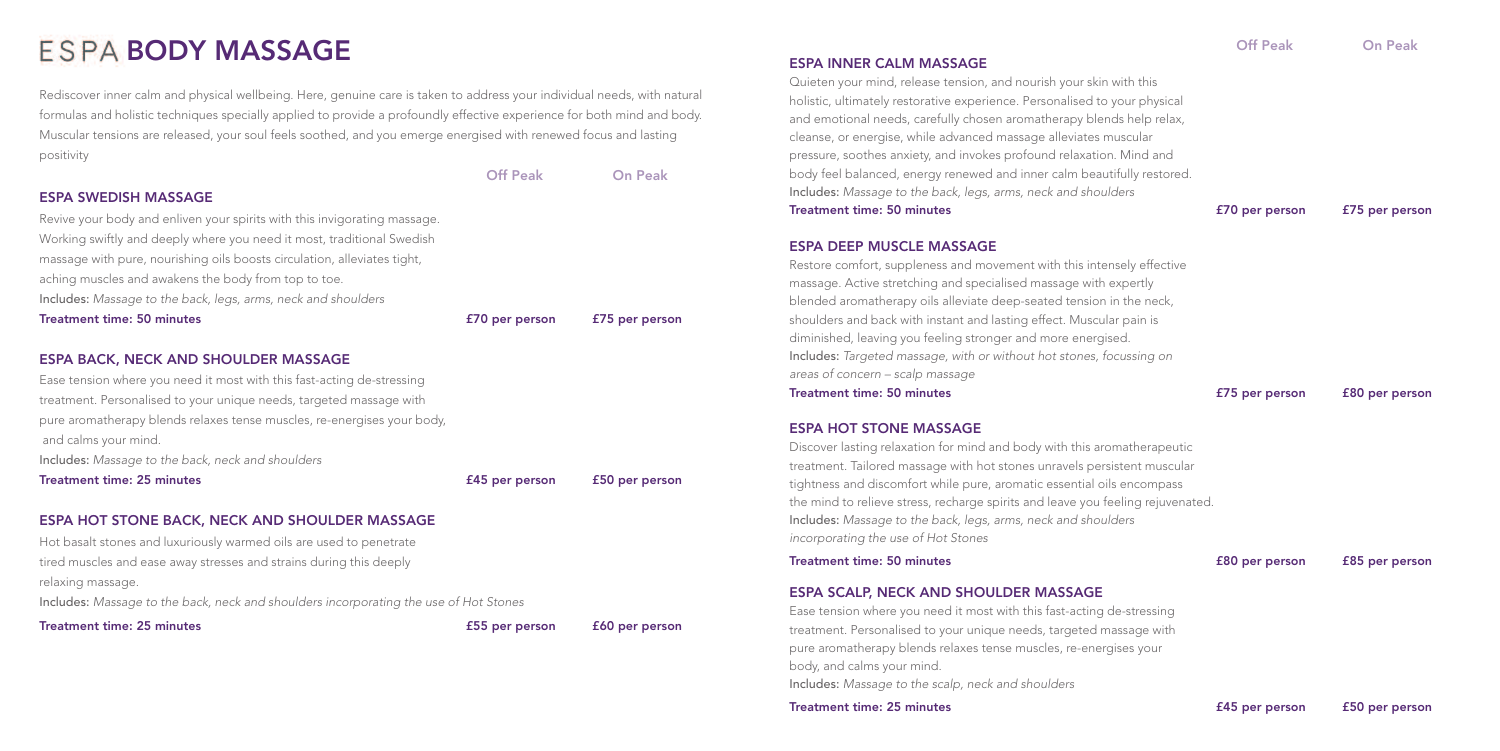### Off Peak On Peak

## ESPA SPA BODY TREATMENTS

Guided entirely by your personal needs, expect instant and long-lasting results from these profoundly renewing rituals. Unique in every sense, they make use of nature's most powerful and effective actives and oils, coupled with innovative techniques from our expert therapists. Your body feels rebalanced, and skin's natural beauty is restored.

### ESPA BACK, FACE AND SCALP TREATMENT

Off Peak On Peak

Unravel tension, instantly boost your complexion and restore inner calm with our most renowned treatment. Targeted massage techniques combine with the purest aromatherapy oils and a highly-personalised facial helping you to look and feel your very best - restored, de-stressed and beautifully radiant. Includes: *Back exfoliation - back massage - Inner beauty facial - scalp massage*

#### Treatment time: 1 hour 20 minutes **E95** per person **£100** per person

#### ESPA SALT AND OIL SCRUB

Revive skin's natural softness and glow with this intensely exfoliating treatment. An ideal way to prepare skin for other treatments, a natural blend of sea salt and the purest oils polishes away dull, dry cells and infuses skin with rich nourishment. Skin feels smooth, supple and looks radiantly healthy. For a light application Exfoliating Body Polish is applied. Includes: *Skin brush - salt & oil full body exfoliation*

#### Treatment time: 25 minutes **E40 per person** E45 per person by the set of the set of the set of the set of the set of the set of the set of the set of the set of the set of the set of the set of the set of the set of the se

#### ESPA BODY WRAP

Purify your body or deeply replenish your skin with this personalised body wrap. Reveal instant results from naturally detoxifying Algae or nourishing Marine Mud. Skin looks refined, toned and beautifully radiant, while a soothing scalp massage restores inner calm. Includes: *Skin brush - body exfoliation - algae or mud wrap - scalp massage*

Treatment time: 50 minutes **E65 per person** E70 per person E70 per person

ESPA INVGORATING FOOT TREATMENT

This revitalising treatment for tired feet and heavy legs helps reduce puffiness and soothe aches and pains. Includes: *A refreshing exfoliation - deeply therapeutic foot and lower leg massage*

Treatment time: 25 minutes **EXEC per person** E40 per person E40 per person

## ESPA MATERNITY<br>Off Peak On Peak

#### ESPA PRE-NATAL RELAX & RESTORE

Nurture your changing body and calm your mind with this beautifully comforting treatment. Personalised to your needs and stage of pregnancy, the purest, most gentle formulas smooth and nourish skin while expert massage soothes tight, tender muscles and invokes a state of blissful relaxation. Includes: *Back exfoliation (if required) - body/scalp massage this treatment is tailored to your specific needs.*

| Treatment time: 25 minutes | £45 per person | £50 per person |
|----------------------------|----------------|----------------|
| Treatment time: 50 minutes | £70 per person | £75 per person |

#### YUMMY MUMMY

Perfect for Mother to be's, this treatment is tailored to each stage of pregnancy working on all main areas of concern. Enjoy our pre and post natal treatment incorporating a full body massage followed by a skin radiance facial.

Treatment time: 1 hour 50 minutes **E125** per person **£130** per person **£130** per person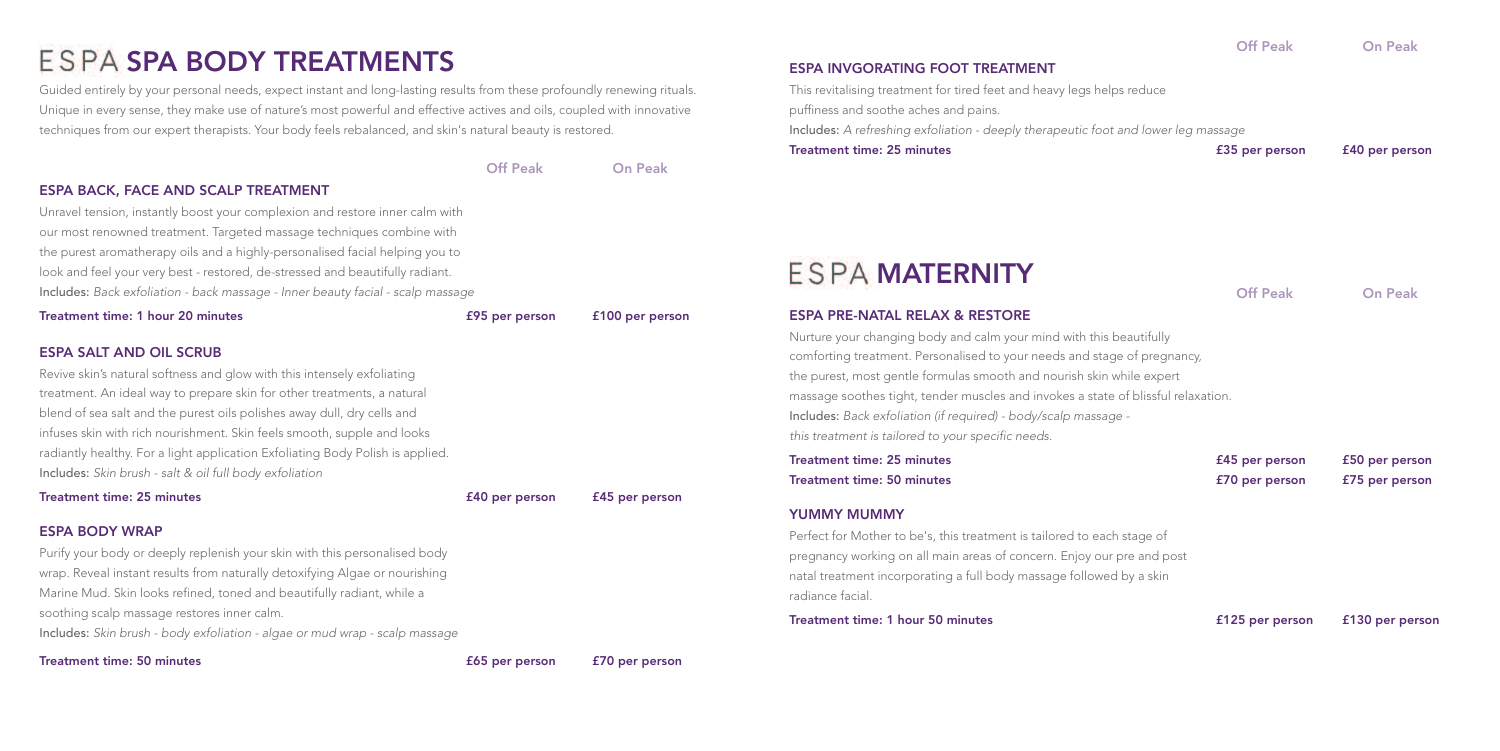## ESPA FACIALS **HOLISTIC TREATMENTS**

Reveal skin that glows each day with natural health and beauty. By assessing your skin, lifestyle, and wellbeing needs, our ESPA Experts create a truly personalised, results-focused facial using the latest innovative techniques with our powerful Tri-Active™ blends. Results are both instant and long-lasting - skin looks clear, radiant, and inner calm is blissfully restored.

Off Peak On Peak

### ESPA INNER BEAUTY FACIAL

Deeply cleanse, hydrate, and renew with this instant results facial. Tailored to your skin's precise needs, Tri-Active™ formulas work immediately to transform your complexion while pure aromatherapeutic oils encompass your mind. Skin looks clear, quenched, naturally beautiful, and inner calm is blissfully restored.

Includes: *Triple cleanse - exfoliation - facial massage - personalised mask scalp massage*

| Treatment time: 50 minutes |  |  |  |
|----------------------------|--|--|--|
|----------------------------|--|--|--|

 $£65$  per person  $£70$  per person

### ESPA EXPRESS FACIAL

Reveal a clear, refreshed, naturally beautiful complexion with this express facial. Personalised to your needs, natural active formulas cleanse, rebalance and hydrate while aromatic essential oils capture your mind, leaving you looking and feeling relaxed and radiant. Includes: *Double cleanse - exfoliation - personalised mask - scalp massage*

Treatment time: 50 minutes **E45 per person** E50 per person E50 per person

#### ESPA EYE LIFT

Smooth, firm, and hydrate with this instantly revitalising eye treatment. Targeted massage with proven Tri-Active™ formulas relaxes the mind while smoothing fine lines, quenching delicate skin, and diminishing puffiness and dark shadows. Includes: *Cleanse - exfoliation to face and eye contour -*

*eye contour massage - firming eye mask*

|                                                                                 | Off Peak       | <b>On Peak</b> |
|---------------------------------------------------------------------------------|----------------|----------------|
| <b>INDIAN HEAD MASSAGE</b>                                                      |                |                |
| Based on ancient Ayurvedic techniques, this treatment releases tension          |                |                |
| and rebalances the mind.                                                        |                |                |
| <b>Treatment time: 25 minutes</b>                                               | £45 per person | £50 per person |
| <b>REFLEXOLOGY</b>                                                              |                |                |
| This ancient therapy on the feet supports the body's natural ability to heal    |                |                |
| itself, promoting harmony and helping to balance energy levels.                 |                |                |
| <b>Treatment time: 50 minutes</b>                                               | £65 per person | £70 per person |
| <b>HOPI EARS</b>                                                                |                |                |
| This traditional Ancient Indian therapy helps to draw impurities from the ears. |                |                |
| Combined with a pressure point massage to the occipital, this gentle            |                |                |
| treatment will leave you feeling relaxed and well balanced.                     |                |                |
| <b>Treatment time: 30 minutes</b>                                               | £40 per person | £45 per person |
| <b>SINUS RELIEF</b>                                                             |                |                |
| Incorporating our Hopi ear treatment followed by our lift and firm eye          |                |                |
| treatment, this treatment is designed to draw impurities from the ears          |                |                |
| alongside relieving sinus pressure and tension from eye strain and              |                |                |
| computer headaches.                                                             |                |                |
| <b>Treatment time: 50 minutes</b>                                               | £60 per person | £65 per person |
|                                                                                 |                |                |